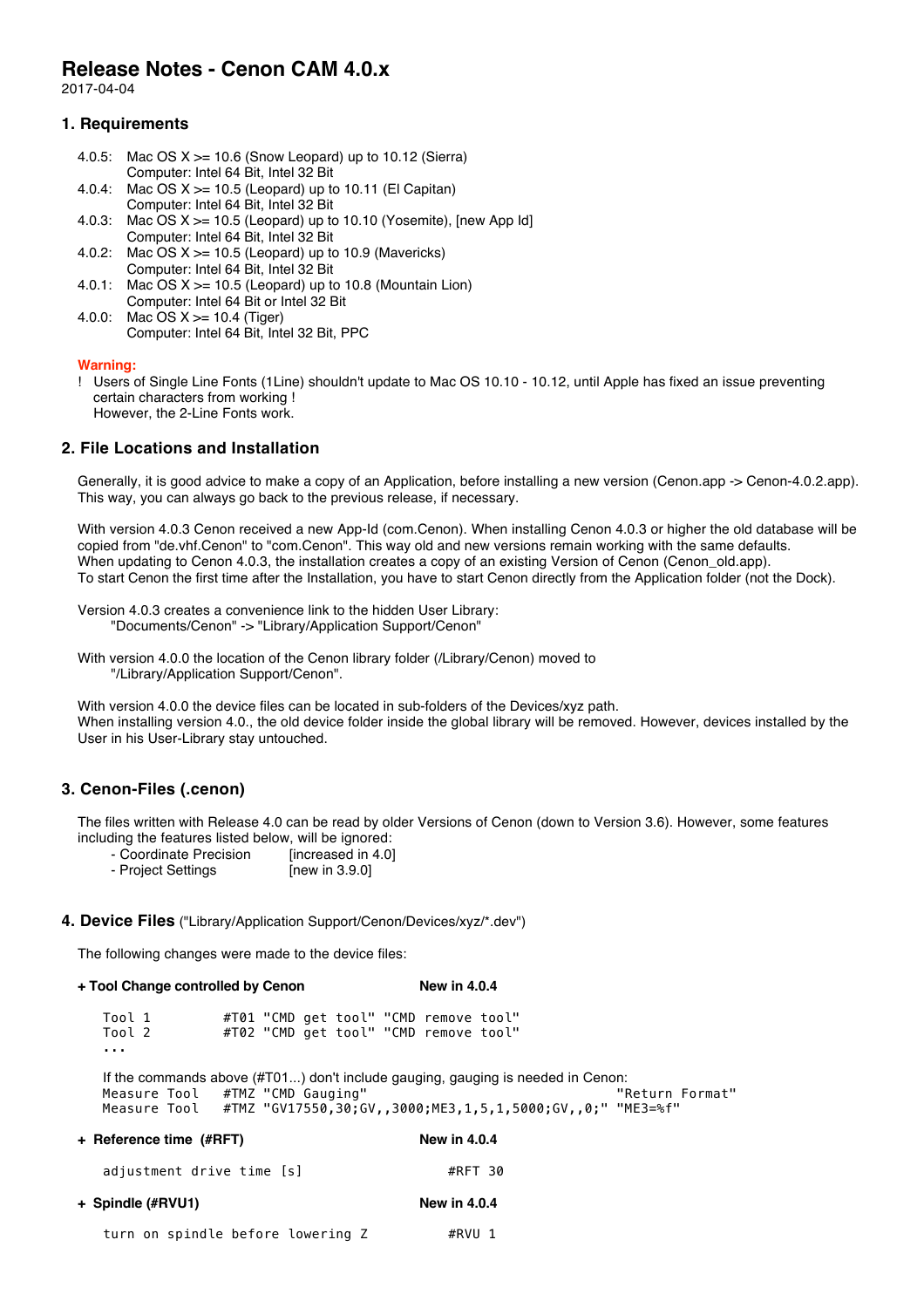### **+ Arc Interpolation (#G02, #G03) New in 4.0.3**

We added two new variations of the arc interpolation G-Codes (Gerber RS 274, NC). Besides the existing parameter sets X Y A B and R A B, parameters can be provides in the form X Y R and X Y I J.

arc cw (end x, end y, radius)  $#G02$  "G2  $X$ %.3f  $Y$ %.3f  $R$ %.3f\n"<br>arc ccw (end x, end y, radius)  $#G03$  "G3  $X$ %.3f  $Y$ %.3f  $R$ %.3f\n" arc ccw (end x, end y, radius) #G03 "G3 X%.3f Y%.3f R%.3f\n" arc cw (end x, end y, offset x, offset y) #G02 "G2 X%.3f Y%.3f I%.3f J%.3f\n" arc ccw (end x, end y, offset x, offset y) #G03 "G3 X%.3f Y%.3f I%.3f J%.3f\n"

#### **+ Orientation of Origin Z (#ORZ) New in 4.0.3**

The Origin Z can be located either with Z up  $(1 = \text{Default})$  or Z down  $(0)$ :

Z origin (0=down zero, 1=up zero) #ORZ 0

#### **+ Safe Manual Tool Change (#TOS) Added in 4.0.0**

For manual tool change, usually every Start of output will lift the Z axis to ask for the first tool, even if the tool is already in. This is a safety mechanism which can slow down work.

If #TOS is set to 0, the manual tool change will not ask for a tool at Start, if the tool is selected already.

Warning: make sure you only use one and the same magazine for all jobs.

Warning: make sure you didn't change the tool without Cenon being aware of it.

safe manual tool change (default = 1)  $#TOS$  1

#### **+ Switch-Entries (#SW1, #SW2, #SW3, #SW4) Modified in 4.0.0 / 4.0.4**

The Switch-Entries have been extended by two more parameters, allowing to set the title of the switch in the Control-Panel, and a flag to tell if the switch is safe.

-> If the device entry is not updated, the old behavior remains.

The switch entries expect the following parameters:

- 1. Command for switching ON
- 2. Command for switching OFF
- 3. Title of the switch, or "" to leave the default values.
- 4. Flag:  $1 =$  switch can be switched during output,  $0 =$  switch is inactive during output.
- 5. Flag: 1 = automatic switch,  $0 =$  manual only [added in 4.0.4]

Examples:

Switch 1 #SW1 "Command On" "Command Off" "Spindle" 0 1 Switch 2 #SW2 "Command On" "Command Off" "Music" 1

In the Example it is not possible to turn off the Spindle while the machine is active, but it is possible to turn off the Music.

Up to 10 switches can be configured ("SW1" - "SW10") [added in 4.0.0]

The "#SW" entries can be mixed with the switch commands "#OS1" - "#OS4", for example to add titles to switches when using the old CNC 450 controller. [added in 4.0.0]

## **+ Camera Offset (#COF) Added in 3.9.0**

If Camera-Gauging is used, you have to add the new Device-Entry "#COF" with the offset of the Camera. The offset is the distance of the camera relative to the tool. The tool being the origin. -> This entry needs to be added for Camera support only.

camera offset XY from tool (mm) #COF 60.0 5.0

## **5. Camera+Targeting Release 4.0.1 Release 4.0.1**

Camera+Targeting can run in 32 Bit or 64 Bit Mode: 32 Bit Mode is needed for Digitus Video-Grabber and VideoGlide Driver. 64 Bit can be used with certain new UVC Video-Grabber devices. No driver needs to be installed.

If you have a Digitus Video-Grabber/VideoGlide driver and a 64 Bit Computer, you need to start Cenon in 32 Bit Mode ! In Finder, select Cenon.app and pick "File -> Get Info" from the menu. In the inspector check "Open as 32-bit mode".

| <b>Bit</b> | OS X | Camera+Technology |
|------------|------|-------------------|
|------------|------|-------------------|

| -32   | $>= 10.5$  | QTCapture with VideoGlide Driver     |
|-------|------------|--------------------------------------|
| 32/64 | $\ge$ 10.7 | AVCapture with special Video Grabber |